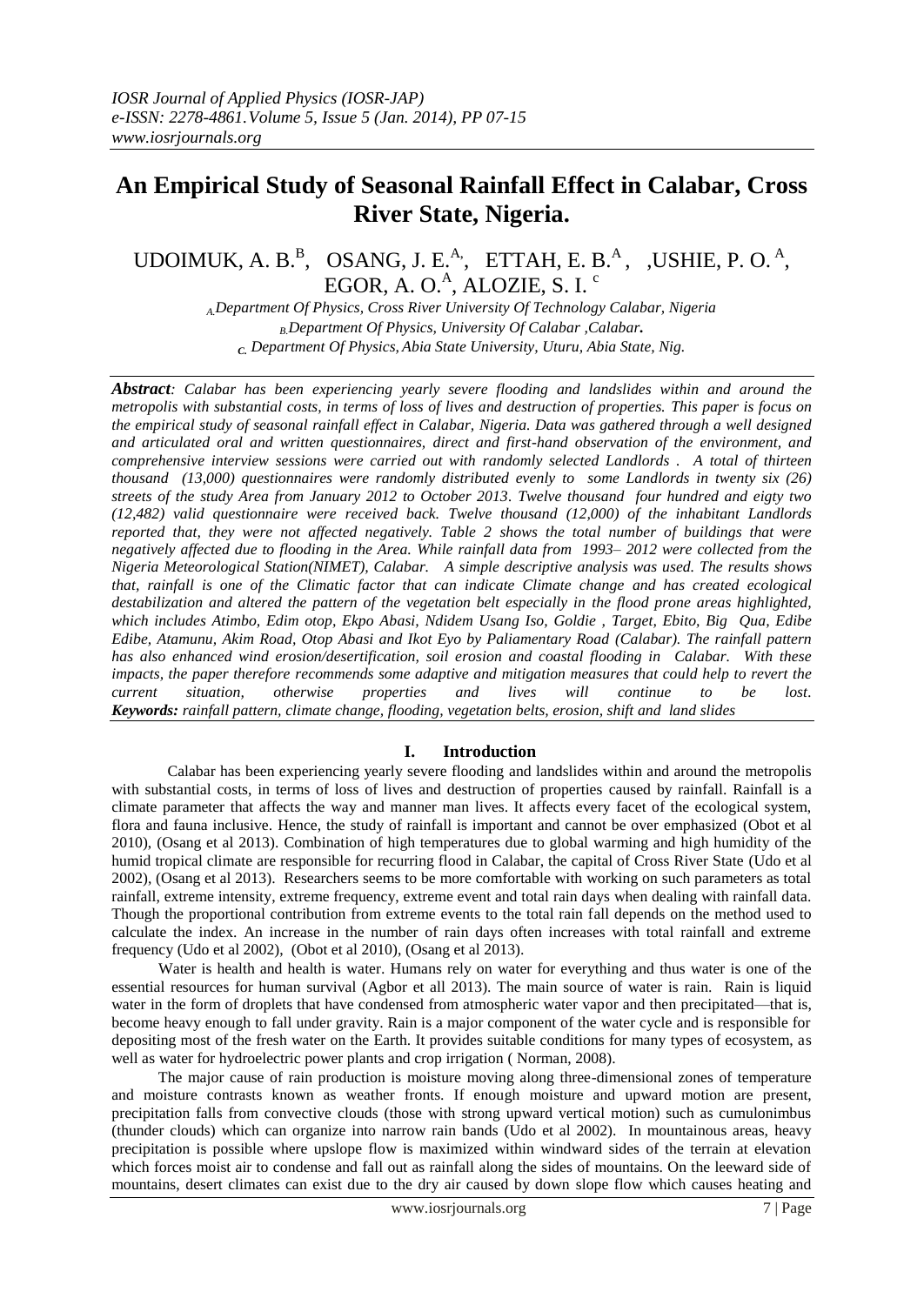drying of the air mass. The movement of the monsoon trough, or intertropical convergence zone, brings rainy seasons to savannah climes (Paul, 2004).

 Climate classification systems such as the Koppen climate classification system use average annual rainfall to help differentiate between differing climate regimes. Rainfall is measured using rain gauges. Rainfall amounts can be estimated by weather radar. Rain is also known or suspected on other planets, where it may be composed of methane, neon, sulfuric acid or even iron rather than water (Norman, 2008), (Udo et al 2002). Raindrops have sizes ranging from 0.1 to 9 millimeters mean diameter, above which they tend to break up. Smaller drops are called cloud droplets, and their shape is spherical. As a raindrop increases in size, its shape becomes more oblate, with its largest cross-section facing the oncoming airflow. Large rain drops become increasingly flattened on the bottom, like hamburger buns; very large ones are shaped like parachutes, Contrary to popular belief, their shape does not resemble a teardrop(Emmanuel et al 2009), (Alistair ,2003). The biggest raindrops on Earth were recorded over Brazil and the Marshall Islands in 2004 — some of them were as large as 10 millimetres. The large size is explained by condensation on large smoke particles or by collisions between drops in small regions with particularly high content of liquid water.( Paul, 2004). Rain drops associated with melting hail tend to be larger than other rain drops.( Norman, 2008).

 Intensity and duration of rainfall are usually inversely related, i.e., high intensity storms are likely to be of short duration and low intensity storms can have a long duration (Udo et al 2002), (Ryan, 2005). Deviations can occur for small droplets and during different rainfall conditions. The distribution tends to fit averaged rainfall, while instantaneous size spectra often deviate and have been modeled as gamma distributions. (Houze et. al. 1979). The distribution has an upper limit due to droplet fragmentation (Emmanuel et al 2009). In view with (Afangideh et al 2013),

Rainfall intensity  $(mm) =$  annual rainfall amount  $(mm)$ annual rainfall duration (days)

Raindrops impact at their terminal velocity, which is greater for larger drops due to their larger mass to drag ratio. At sea level and without wind, 0.5 millimetres drizzle impacts at 2 metres per second (4.5 mph) (2 m/s or 6.6 ft/s), while large 5 millimetre drops impact at around 9 metres per second (20 mph) (9 m/s or 30 ft/s). Rain falling on loosely packed material such as newly fallen ash can produce dimples that can be fossilized (Westhuizen et al 1989). The air density dependence of the maximum raindrop diameter together with fossil raindrop imprints has been used to constrain the density of the air 2.7 billion years ago (Som et al 2013). The sound of raindrops hitting water is caused by bubbles of air oscillating underwater(Andrea et al 1993; Rankin 2005),

Rainfall is a climate parameter that affects the way and manner man lives. It affects every facet of the ecological system, flora and fauna inclusive. Hence, the study of rainfall is important and cannot be over emphasized, (Osang et al 2013), (Obot et al 2010), (Ewona 2009). The study of rainfall distribution is also important in rain harvesting, agricultural production especially plant production. The seasonality of rainfall invariably affects crop and animal production. Storage of agricultural products, architectural designs, building and constructional, field work and tourism also depend on the seasonality of rainfall. The frequency and intensity of rainfall in a particular season results in seasonal floods (Obot et al 2010), (Osang et al 2013,).

#### **Effect Of Rainfall On Agriculture**

 Precipitation, especially rain, has a dramatic effect on agriculture. All plants need at least some water to survive, therefore rain (being the most effective means of watering) is important to agriculture. While a regular rain pattern is usually vital to healthy plants, too much or too little rainfall can be harmful, even devastating to crops. Drought can kill crops and increase erosion, while overly wet weather can cause harmful fungus growth. Plants need varying amounts of rainfall to survive. For example, certain cacti require small amounts of water, while tropical plants may need up to hundreds of inches of rain per year to survive. Groundwater is a major source of water supply in the developed and developing countries which is caused by rain (Agbor et al 2013). In areas with wet and dry seasons, soil nutrients diminish and erosion increases during the wet season. Animals have adaptation and survival strategies for the wetter regime. The previous dry season leads to food shortages into the wet season, as the crops have yet to mature. Developing countries have noted that their populations show seasonal weight fluctuations due to food shortages seen before the first harvest, which occurs late in the wet season. Rain may be harvested through the use of rainwater tanks; treated to potable use or for non-potable use indoors or for irrigation. Excessive rain during short periods of time can cause flash floods (Udo et al 2002).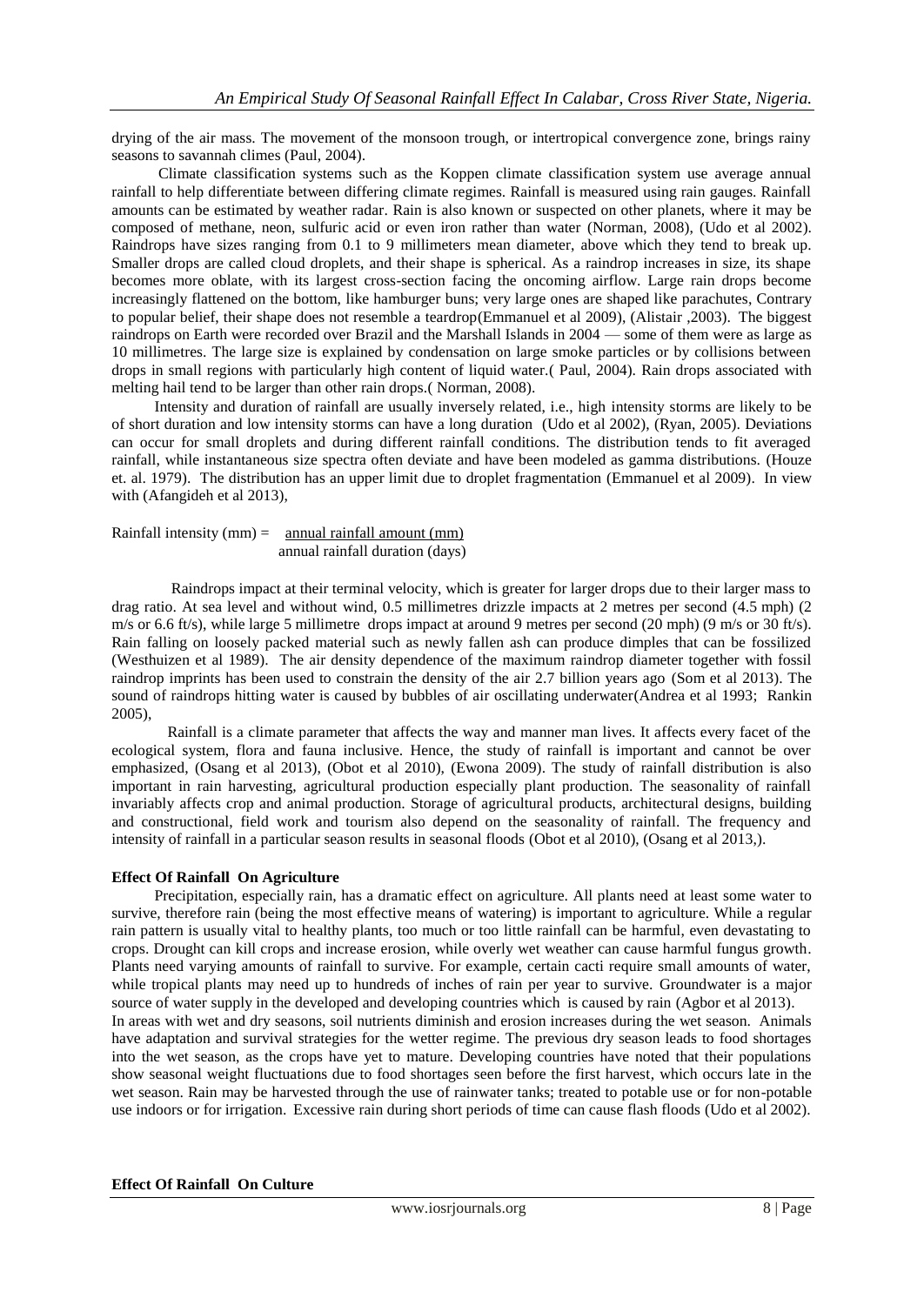Cultural attitudes towards rain differ across the world. In temperate climates, people tend to be more stressed when the weather is unstable or cloudy, with its impact greater on men than women. Rain can also bring joy, as some consider it to be soothing or enjoy the aesthetic appeal of it. In dry places, such as India, or during periods of drought, rain lifts people's moods. In Botswana, the Setswana word for rain, "pula", is used as the name of the national currency, in recognition of the economic importance of rain in this desert country. Several cultures have developed means of dealing with rain and have developed numerous protection devices such as umbrellas and raincoats, and diversion devices such as gutters and storm drains that lead rains to sewers. Many people find the scent during and immediately after rain pleasant or distinctive. The source of this scent is petrichor, an oil produced by plants, then absorbed by rocks and soil, and later released into the air during rainfall (Obot et al 2010), (Ewona et al 2008), .

#### **Effect Of Rainfall On Buildings Due To Flooding:**

 Flooding may follow heavy rainfall, although floods can also follow from tidal surges and rapid snow melt. Flooding of low-lying lands caused by rise in sea level secondary to melting of the ice caps is also likely to happen. Of all the types of natural disaster world-wide, flooding is the commonest and can cause enormous damage and financial loss. No one in the Nigeria will be unaware of the floods of recent years and the suggestion that flood events are likely to increase in future (Hunter 2003), (Obot et al 2010). The health effects of flooding can be divided into those associated with the acute event and those arising after the flood has resolved. The main acute threat to health is drowning. In the Nigeria, deaths from drowning as a result floods is high. A high number people are killed each year by floods, although most concerns about subsequent health risk tends to focus on infectious disease, the evidence is relatively scant, at least for developed countries (Obot et al 2010), (Udo et al 2002). The impact that heavy rainfall on the genesis of outbreaks of disease associated with drinking water systems has already been discussed. In general these outbreaks have been associated with flows of contaminated water into the groundwater or the interference with the effectiveness of water treatment, (Hunter 2003)..

 A direct relationship was observed between malaria transmission and monthly rainfall. Considers the potential impact on human health from waterborne and vector-borne infections. It concentrates on the impact of two possible changes to climate;increased frequency of heavy rainfall events, with associated flooding and increased temperature. Flooding is associated with increased risk of infection in developing nations but not in the West unless water sources arecompromised. There have been numerous reported of outbreaks that followed flooding that led to contamination of underground sources of drinking water. Heavy rainfall also leads to deterioration in the quality of surface waters that could adversely affect the health of those engaged in recreational water contact (Obot et al 2010), (Udo et al 2002). It is also concluded that there may be an increase in the number of cyanobacterial blooms because of a combination of increased nutrient concentrations and water temperature. It is considered unlikely that climate change will lead to an increase in disease linked to mains drinking water, although private supplies would be at risk from increased heavy rainfall events, (Odongo et al 2005), (Hunter 2003).

**Fig. 1: showing pregnant-woman-6-others-drown-in-calabar-flood 2013.**



**source: [http://www.vanguardngr.com/2013/09/downpour-pregnant-woman-6-others-drown-in-calabar](http://www.vanguardngr.com/2013/09/downpour-pregnant-woman-6-others-drown-in-calabar-flood)[flood](http://www.vanguardngr.com/2013/09/downpour-pregnant-woman-6-others-drown-in-calabar-flood)**

## **The Effect Of Rainfall On Human Health**

The human and economic costs associated with declining quality of life, consultations, treatments, hospitalisation and other events related to malaria are enormous and often lead to low productivity and lost incomes. In Cross River State in south-eastern Nigeria, malaria is such a significant problem among school children that the state government decided to involve them fully in the implementation of the RBM programme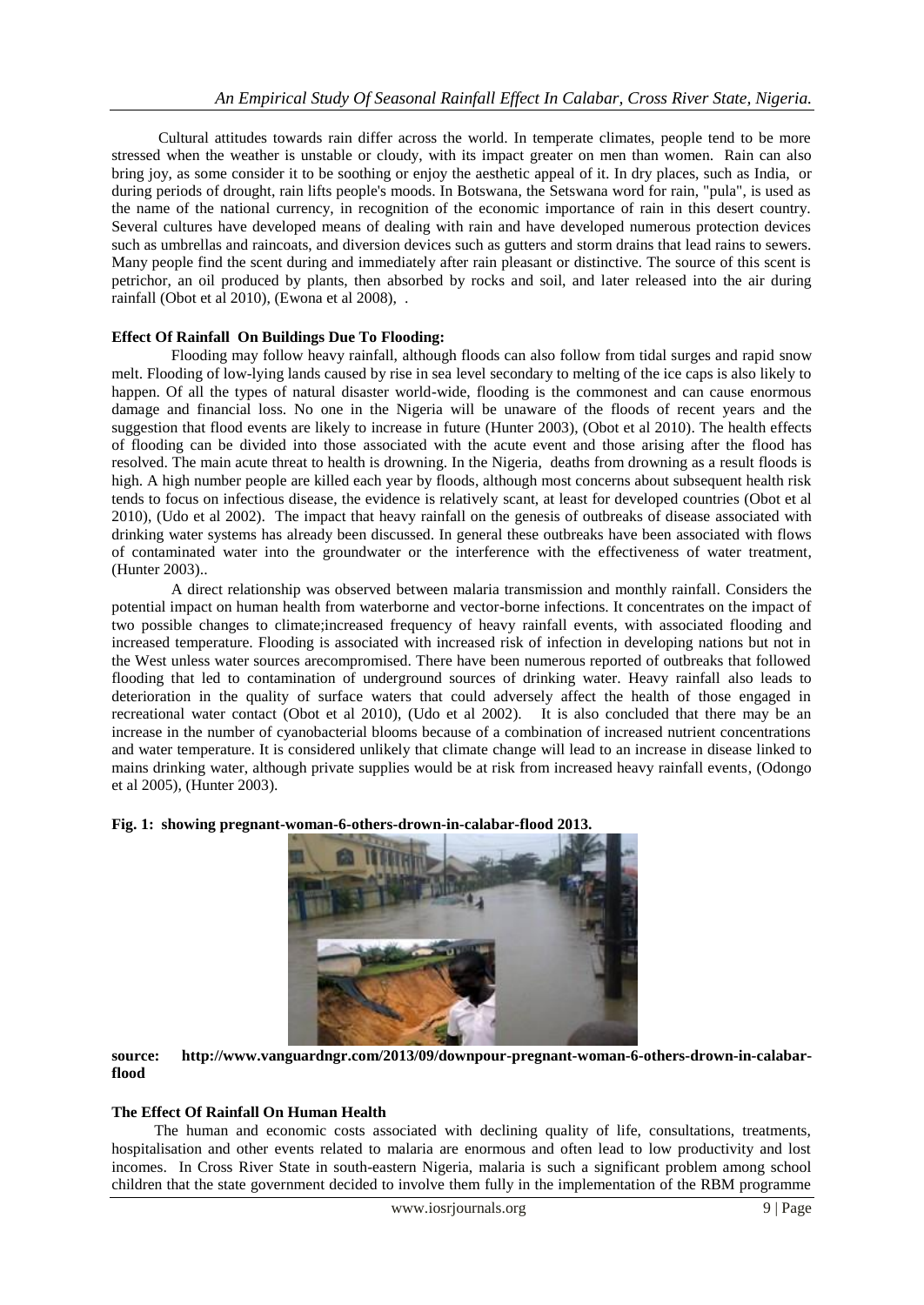**(** Ndifreke et al 2010)**.** Analysis of the medical conditions associated with fever indicates that malaria was the infection precursory for a third of all the fever cases among under 13 years old children for 12 years at General Hospital Calabar(Emmanuel et al 2013).

 This is because school children are known to easily imbibe and implement new knowledge and can, therefore easily act as change agents and as role models for their siblings and peers. Malaria is a recognized public health problem globally, accounting for about 300 million clinical cases yearly in health facilities worldwide (WHO, 2000),(WHO, 2008). It is also responsible for more than one million deaths annually, with majority of the deaths occurring in sub-Saharan Africa (WHO, 2008). Malaria causes considerable morbidity and is a leading cause of hospital attendance in resource limited countries. It account for up to 40% of public health expenditures and a decrease of the gross domestic products of many African countries by as much as 1.3% annually (WHO, 2000). In Nigeria, it is responsible for loss of about 132 billion naira (US \$ 880 million) annually to treatment cost, loss of man-hours, school absenteeism and other indirect costs (Federal Ministry of Health, Nigeria, 2005) (Emmanuel et al 2013). This study thus sought to investigate the malaria knowledge and prevention practices among school adolescents in a coastal community in Calabar, Cross River State, Nigeria. **(**Ndifreke et al 2010)

#### **Study Area**

## **II. Materials And Method**

Calabar is the capital of Cross River State. It is located at the Southern part of Cross River State. Calabar is located between longitudes  $8^017'00 \text{ E}$  and  $8^020'00''\text{E}$  latitudes  $4^050'00''\text{N}$  and  $5^010'00''\text{N}$ . Calabar metropolis comprises of Calabar Municipality and Calabar South Local Government Areas and covers an area of about 1,480 Sq km. Calabar is sandwiched between the Great Kwa River to the East and the Calabar River to the West. The presence of urban area is on the eastern bank of the Calabar River;its growth to the south is hindered by the mangrove swamps.

Calabar falls within tropical equatorial climate with high temperature, high relative humidity and abundant annual rainfall. Two major air masses affect the climate of Calabar as well as other contiguous locations in the West African region. The Tropical Maritime (mT) and the tropical continental (cT) air masses affect the climate in two distinct seasons. mT air prevails and influences its moisture characteristic while the cT air influences the dry season condition due to is desert source across the two air masses at the upper troposphere from east to west. This is called the Equatorial Esterlies (EE). The two air masses meet at the pressure front called Inter Tropical Discontinuity (ITD) . There have been a massive development and urban expansion in the area over the last 10 years. This development is not without repercussions on the natural environment as lands that were formally vegetated, used for agriculture and as habitat for biodiversity are now being used for residential, commercial and industrial purposes to accommodate the growing population and businesses. The loss of once vegetated land implies a corresponding alteration of the micro-climate of the area which in turn has great impact on the long term climatic averages of the area (Afangideh et al 2013), (Osang et al 2013).

#### **Data Source**

 Data was gathered through a well designed and articulated oral and written questionnaires, direct and firsthand observation of the environment, and comprehensive interview sessions were carried out with randomly selected Landlords **.** A total of thirteen thousand (13,000) questionnaires were randomly distributed evenly to some Landlords in twenty six (26) streets of the study Area from January 2012 to October 2013. Twelve thousand four hundred and eigty two (12,482) valid questionnaire were received back. Twelve thousand (12,000) of the inhabitant Landlords reported that, they were not affected negatively. Table 2 shows the total number of buildings that were negatively affected due to flooding in the Area. While rainfall data from 1993– 2012 were collected from the Nigerian Meteorological Agency (NIMET), Margaret Ekpo International Airport, Calabar. A simple descriptive analysis was used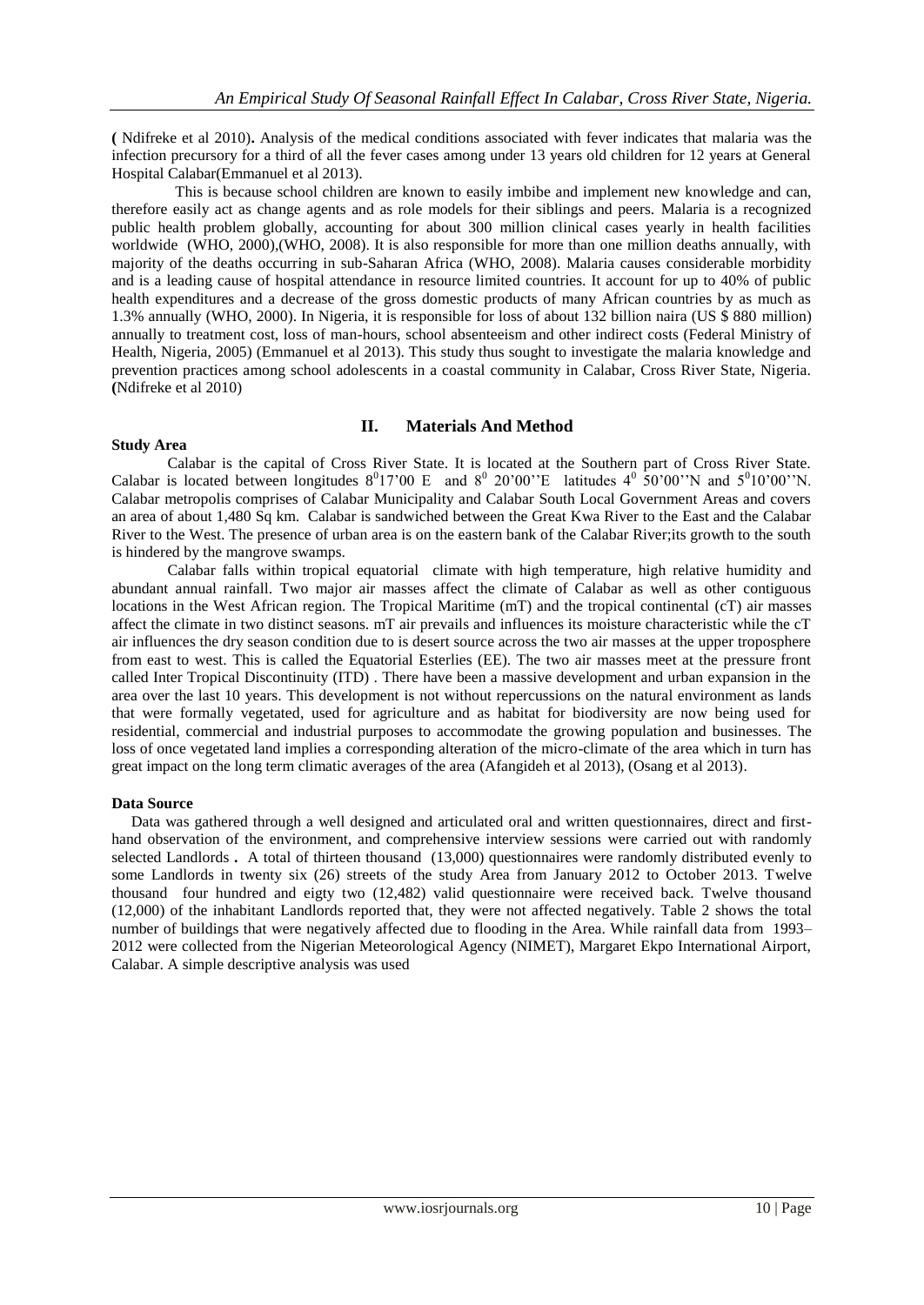|             |            |            |       |              |            |             |            |            |            |       |            |            | Average |
|-------------|------------|------------|-------|--------------|------------|-------------|------------|------------|------------|-------|------------|------------|---------|
|             |            |            |       |              |            |             | <b>JUL</b> |            | <b>SEP</b> |       |            |            | value   |
| <b>YEAR</b> | <b>JAN</b> | <b>FEB</b> | MARCH | <b>APRIL</b> | <b>MAY</b> | <b>JUNE</b> | Y          | <b>AUG</b> | т          | OCT   | <b>NOV</b> | <b>DEC</b> |         |
|             |            |            |       |              |            |             |            |            |            |       |            |            | 209.3   |
| 1993        | 64.3       | 39.9       | 177.7 | 161.2        | 230.1      | 281         | 272.4      | 479.1      | 420.5      | 242.6 | 119.7      | 22.8       |         |
|             |            |            |       |              |            |             |            |            |            |       |            |            | 238.3   |
| 1994        | 40.7       | 0          | 167.3 | 328.2        | 255.3      | 249.2       | 609.5      | 424.5      | 290        | 265.2 | 229.7      | ٥          | 306.6   |
| 1995        | TR         | 21.1       | 366.1 | 248.3        | 208.6      | 375.2       | 632.4      | 467.4      | 696.8      | 496.1 | 168        | 69.7       |         |
|             |            |            |       |              |            |             |            |            |            |       |            |            | 269.7   |
| 1996        | 2.4        | 162.2      | 161.5 | 314.5        | 299.5      | 435.3       | 401.1      | 425.1      | 615.2      | 357.4 | 40.5       | 0.6        |         |
|             |            |            |       |              |            |             |            |            |            |       |            |            | 290.8   |
| 1997        | 61         | 0          | 139.4 | 228.1        | 328.2      | 633.1       | 796.6      | 492.6      | 2112       | 319.1 | 212.3      | 68.2       |         |
|             |            |            |       |              |            |             |            |            |            |       |            |            | 242.6   |
| 1998        | 25.4       | 6          | 174   | 149.1        | 211.6      | 504.5       | 255.2      | 353.7      | 365        | 437.1 | 396.3      | 33.6       | 250.4   |
| 1999        | 86         | 49.8       | 223   | 311.4        | 180        | 270.3       | 349.9      | 494.5      | 368.3      | 463.7 | 207.3      | 0.3        |         |
|             |            |            |       |              |            |             |            |            |            |       |            |            | 305.3   |
| 2000        | 66         | 0          | 951.9 | 166.4        | 217        | 250.6       | 597.9      | 392        | 577.6      | 232.9 | 153.6      | 57.5       |         |
|             |            |            |       |              |            |             |            |            |            |       |            |            | 260.8   |
| 2001        | 0          | 11.6       | 151.7 | 371.8        | 419.4      | 390.5       | 268.5      | 457        | 455.7      | 381   | 217.1      | 5.7        |         |
|             |            |            |       |              |            |             |            |            |            |       |            |            | 233.2   |
| 2002        | 0          | 13.5       | 154.6 | 383.3        | 301.3      | 344.6       | 274.1      | 623.5      | 284.3      | 285.8 | 126        | 6.8        | 221.5   |
| 2003        | 26.7       | 103.2      | 226.6 | 283          | 315.3      | 202.2       | 327.4      | 398.6      | 399.2      | 224.1 | 148.5      | 2.9        |         |
|             |            |            |       |              |            |             |            |            |            |       |            |            | 196.3   |
| 2004        | 9.9        | 19.9       | 73.5  | 278.4        | 270.2      | 308         | 303.5      | 391.9      | 335.5      | 196.4 | 168.3      | 0.6        |         |
|             |            |            |       |              |            |             |            |            |            |       |            |            | 314.3   |
| 2005        | 33.8       | 35.5       | 295.7 | 299.9        | 263.9      | 615.6       | 828.2      | 634.4      | 230.4      | 279.8 | 1823       | 71.5       |         |
|             |            |            |       |              |            |             |            |            |            |       |            |            | 241.1   |
| 2006        | 84.7       | 57.1       | 323   | 166.1        | 430.8      | 227.7       | 484.9      | 273.4      | 536        | 175.3 | 134.4      | 0.1        |         |
| 2007        | 0          | 51.1       | 181   | 265.9        | 384.2      | 583.5       | 492.7      | 415.5      | 561.7      |       | 262.1      | 33.1       | 285.7   |
|             |            |            |       |              |            |             |            |            |            | 197.4 |            |            | 248.9   |
| 2008        | 15.1       | 1          | 108.1 | 216.9        | 386.8      | 437         | 597.7      | 509.2      | 217.9      | 315   | 105.1      | 77.1       |         |
|             |            |            |       |              |            |             |            |            |            |       |            |            | 210.6   |
| 2009        | 89.7       | 38.5       | 87.5  | 150.5        | 308.9      | 218.4       | 577.4      | 507.3      | 273.9      | 148.1 | 126.9      | 0          |         |
|             |            |            |       |              |            |             |            |            |            |       |            |            | 256.0   |
| 2010        | 31.8       | 88.2       | 63.6  | 130.4        | 306.5      | 611.3       | 384        | 406.7      | 4513       | 269.6 | 272.1      | 56.2       |         |
|             |            |            |       |              |            |             |            |            |            |       |            |            | 275.7   |
| 2011        | TR         | 153.4      | 123.1 | 208.8        | 340.9      | 388.6       | 468.6      | 573.7      | 251.8      | 519.9 | 235.2      | 43.8       | 339.1   |
| 2012        | 32.6       | 376.7      | 36    | 99.9         | 439.4      | 398.8       | 637.1      | 861.3      | 619.4      | 410.4 | 126.5      | 30.6       |         |
|             |            |            |       |              |            |             |            |            |            |       |            |            |         |

**III. Result:** Table 1: Data for rainfall per year in Calabar (1993-2012)



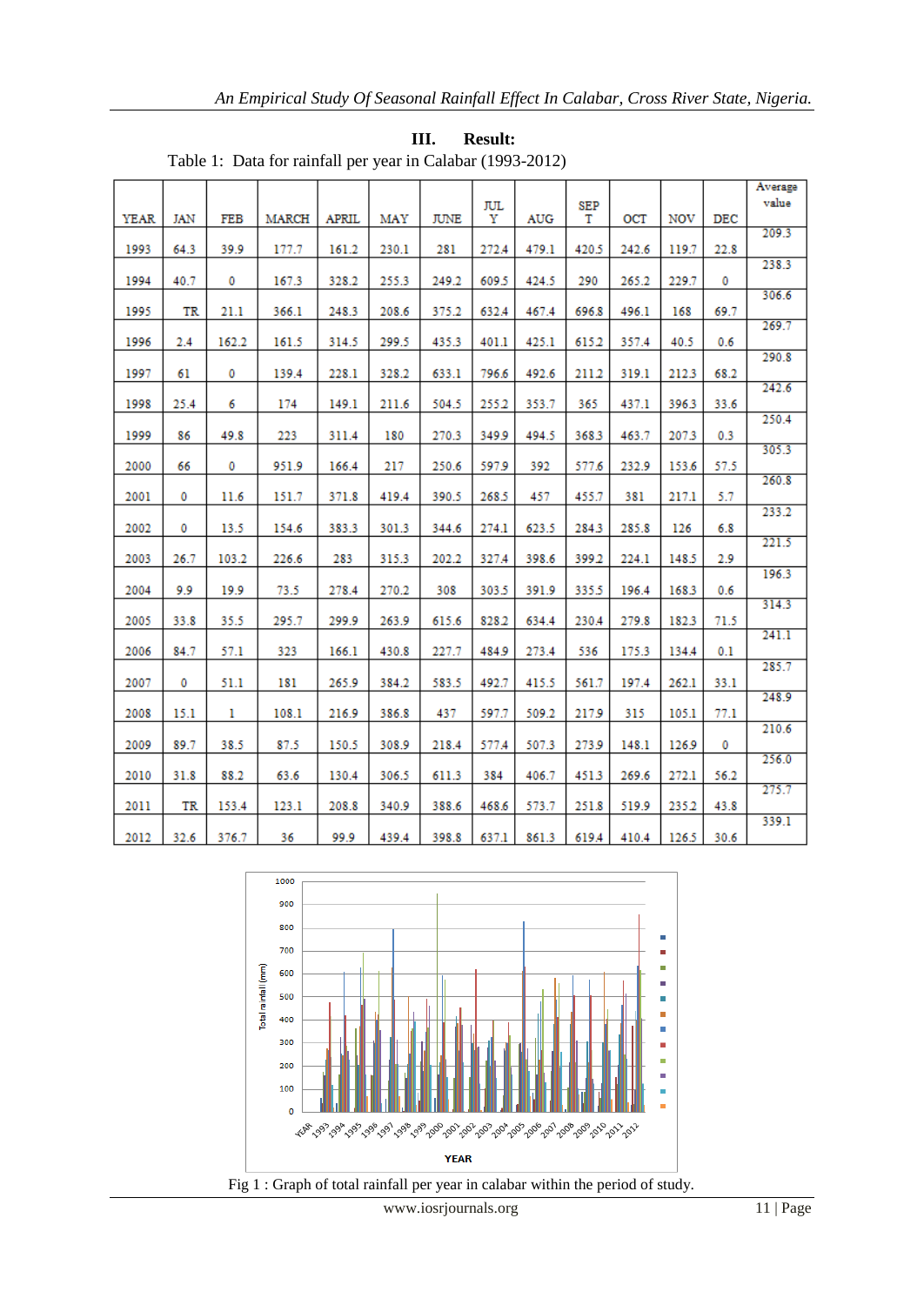|                | DISCRIPTION OF SELECETD                               | <b>TOTAL</b><br><b>NUMBER</b><br>OF<br><b>LANDLORD</b> | <b>TOTAL</b><br>NO.<br>OF<br><b>AFFECTED</b>                  |
|----------------|-------------------------------------------------------|--------------------------------------------------------|---------------------------------------------------------------|
| S/N            | <b>STREETS IN CALABAR</b>                             | <b>INTERVIEWED PER STREET</b>                          | <b>BUILDING</b><br><b>DUE</b><br><b>TO</b><br><b>FLOODING</b> |
| $\mathbf{1}$   | <b>ATIMBO</b>                                         | 500                                                    | 25                                                            |
| $\overline{c}$ | <b>MORETALA</b><br><b>MOHAMMED</b><br><b>HIGH WAY</b> | 500                                                    | 24                                                            |
| 3              | NDIDEM USANG ISO                                      | 500                                                    | 21                                                            |
| $\overline{4}$ | <b>GOLDIE</b>                                         | 500                                                    | 21                                                            |
| 5              | <b>EDIM OTOP</b>                                      | 500                                                    | 23                                                            |
| 6              | <b>EKPO ABASI</b>                                     | 500                                                    | 21                                                            |
| $\tau$         | <b>GOLDIE</b>                                         | 500                                                    | 20                                                            |
| 8              | <b>TARGET</b>                                         | 500                                                    | 21                                                            |
| 9              | <b>EBITO</b>                                          | 500                                                    | 9                                                             |
| 10             | <b>BIG OUA</b>                                        | 500                                                    | $\boldsymbol{7}$                                              |
| 11             | <b>EDIBE EDIBE</b>                                    | 500                                                    | 17                                                            |
| 12             | <b>ATAMUNU</b>                                        | 500                                                    | 19                                                            |
| 13             | <b>AKIM ROAD</b>                                      | 500                                                    | $\,8\,$                                                       |
| 14             | <b>I.BB WAY</b>                                       | 500                                                    | 20                                                            |
| 15             | <b>OTOP ABASI</b>                                     | 500                                                    | 21                                                            |
| 16             | PARLIAMENTARY ROAD                                    | 500                                                    | 19                                                            |
| 17             | <b>IKOT</b><br><b>EYO</b><br>BY<br>PARLIAMENTARY ROAD | 500                                                    | 11                                                            |
| 18             | AMIKA UTUK                                            | 500                                                    | 20                                                            |
| 19             | WAT MARKET                                            | 500                                                    | 15                                                            |
| 20             | <b>MARIAN MARKET</b>                                  | 500                                                    | 12                                                            |
| 21             | <b>ASUQUO EKPO</b>                                    | 500                                                    | 21                                                            |
| 22             | <b>OYO EFFIOM</b>                                     | 500                                                    | 21                                                            |
| 23             | <b>EFFIOM ENE</b>                                     | 500                                                    | 22                                                            |
| 24             | WHITE HOUSE                                           | 500                                                    | 22                                                            |
| 25             | <b>MAPLE</b>                                          | 500                                                    | 21                                                            |
| 26             | <b>UWANSE</b>                                         | 500                                                    | $\overline{21}$                                               |
|                | <b>TOTAL</b>                                          | 13,000                                                 | 482                                                           |

Table 2: Total number of affected buildings due to flooding in Calabar from January 2012 to October 2013



Fig 2 : pie chart showing total number inhabitant Landlord, street affected Area in calabar from January 2012 to October 2013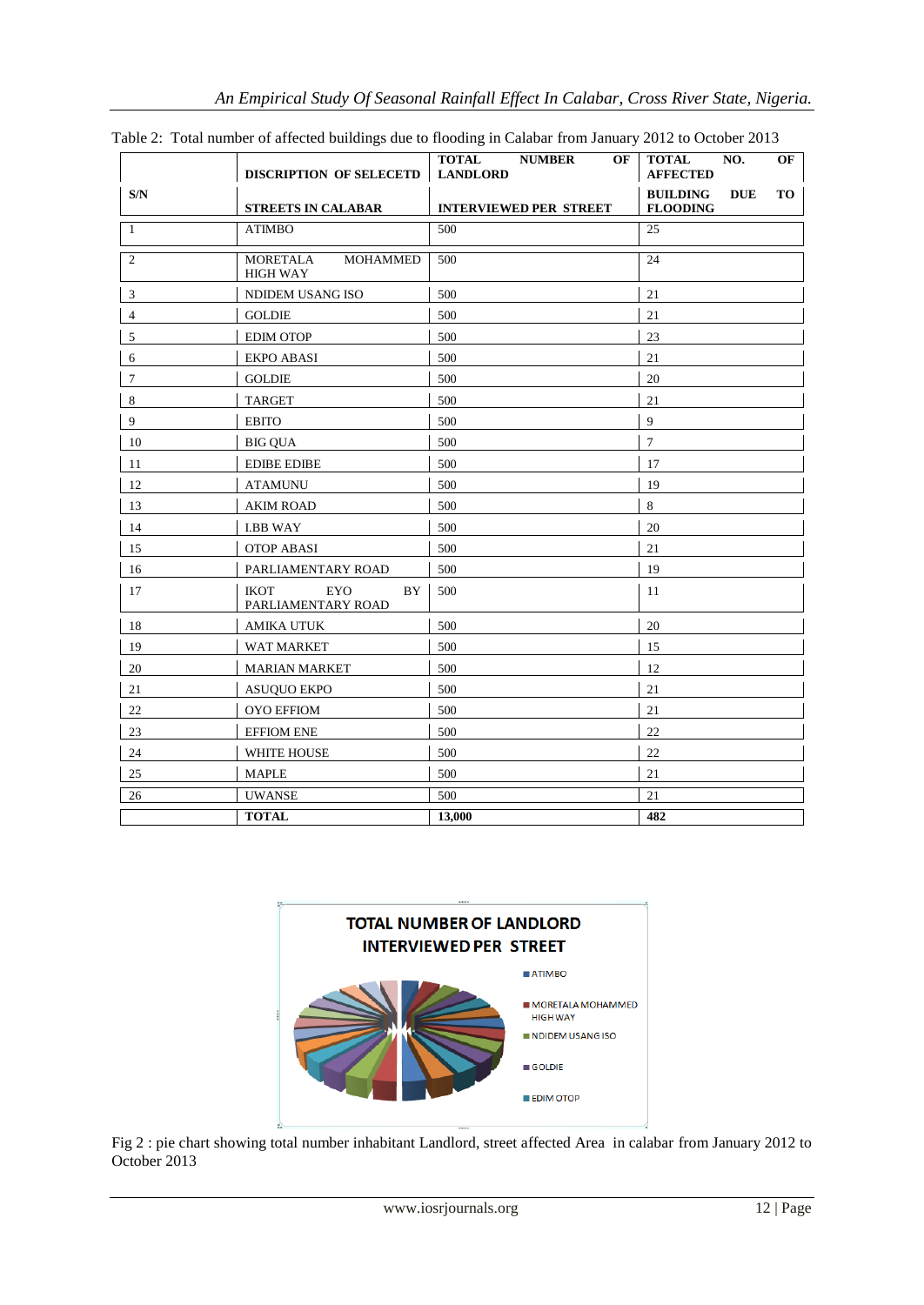

Fig 3 : comparism bar chart showing total number affected buildings due to flooding in calabar from January 2012 to October 2013



Fig 4 :chart showing total land Area of affected streets in calabar from January 2012 to October 2013

## **IV. Discussion:**

 From Table 1 and fig 1(graph), it shows that total rainfall per year varies inconsistently over the year. The highest total rainfall(mm) was recorded/observed in 2000. This is a year were various out break of disease like malaria was recorded within the study area (Emmanuel et al 2013). Total rainfall drops in 2001, 2002, 2003, and 2004, but a tremendiuos increase was observed in 2005 which also increase the statistics of malaria victims in the metropolise under study as stated by (Emmanuel et al 2013). between 2005 and 2011 there was fluctuation in the average rainfall(fig 1 and table 1), but minimal. In 2012 an increase in total rainfall was observed and this came with disaster we have not yet forgotten like flooding, outbreake of malaria,distruction of farm lands, displacement of residence etc.

 Nevertheless, the total rainfall increase to its peak during the humid tropical climate of the region(between April and october) such trait is therfore expected as we observe more degredation/deplession in the ozone layer causing increase in global warming. It has been observed that this trend of rainfall partern will increase due to human influence on climate through growths and development in urban infrastructure, increase in population density of the study area and fossile fuel consumption etc

## **V. Summary, Conclussion And Recomendation**:

 A negative trend or decline in the annual rainfall regime may also be extended and viewed to encompass probable changes in the duration, intensity, frequency and the spread for the sub-region. These change response stimuli, including the rainfall amount, focused in the study constitute the entire components of rainfall changes that is potentially harmful to sensitive human systems in the long and short term. It is recommended therefore that follow-up studies aimed at identifying other response stimuli/lus other than the declining figures is required. Such a holistic approach may equally lead to a holistic solution to the disaster. Capacity building of human operators of sensitive systems e.g. the agricultural and health sub-sectors etc be initiated by all governments as stitch-in-time measures. Amongst other things, the ability to respond or cope is known to be a function of the awareness level, income and education . So greater awareness through education that seems totally lacking and skills through extension services education of peasants in particular need to be enhanced for informed and efficient reactions. Finally, an intergraded impact study to determine the multiple effect of human development on the annual rainfall regime is strongly advocated. Besides providing a scientific management framework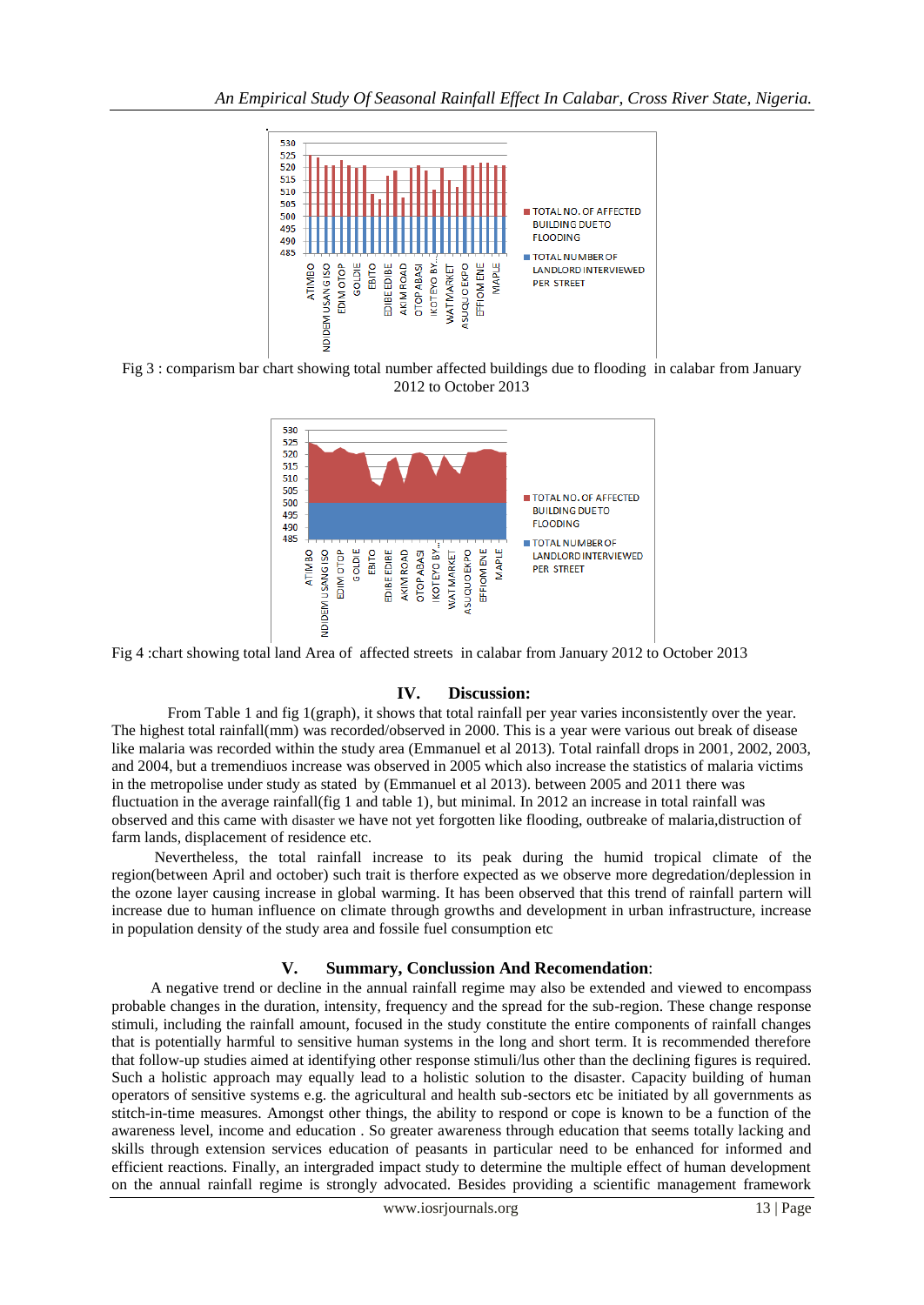through its modeling and projections. The integrated impact assessment approach normally suggests adaptation policy options.

Conceptually, human culture gets affected, modified & sustained over years and years. Such changes in the personality traits is therefore expected. It is rainfall that determines the nature of the society's culture  $\&$ civilisation. Rainfall fundamentally decides the flora of a habitat thereby the fauna to follow. Humans as they have a greater degree of dependancy on both, get their physical & cultural environment affected. Rainfall causes the following: (1.) Flooding , which may eliminate habitat for both humans and Aquatic hosts thereby force vertebrate hosts into closer contact with humans. (2.) Decrease in survival of humans due to lost of lives. (3.) Negative changes in human population growth. (4.) Changes in feeding behavior. (5.) Changes in seasonality of Human activities. (6.) Increase rate of diseases like malaria, fiver etc. (7.) Destruction of buildings and infracstructure (8.) Destruction of crops due to heavy rain. (9.) Destruction of Animal homes due to flooding. (10.) Increase of accidents rate due to bad roads caused by flooding.

With the current available evidence and scenarios for climate Change due to rainfall effect in Calabar, it would appear that the public health effects injunction with the Government, various establishment and agency concern with health effects through rainfall pattern should contributes positively to keep the Environment safe for a healthy living haven known all its consequences.

#### **Reference**

- [1]. AFANGIDEH,A.I; EKPE, I. A. & OFFIONG, R. A.: IMPLICATIONS OF CHANGING RAINFALL PATTERN ON BUILDING LOSS IN CALABAR; [www.seahipub.org](http://www.seahipub.org/) . retrieved 3:12 pm 9/11/2013
- [2]. Agbor R.B., Ekpo I.A., Ekaluo U.B., Okpako E.C., Okigbo A.U., Osang, J.E., Kalu S.E; Groundwater Quality Assessment Of Some Selected Boreholes In Calabar; World Rural Observations 2013;5(3[\) http://www.sciencepub.net/rural](http://www.sciencepub.net/rural)
- [3]. Alistair B. Fraser (2003-01-15)[. "Bad Meteorology: Raindrops are shaped like teardrops.".](http://www.ems.psu.edu/~fraser/Bad/BadRain.html) [Pennsylvania State University.](http://en.wikipedia.org/wiki/Pennsylvania_State_University) Retrieved 2008-04-07.
- [4]. [Andrea Prosperetti and Hasan N. Oguz](http://en.wikipedia.org/wiki/Andrea_Prosperetti) (1993). ["The impact of drops on liquid surfaces and the underwater noise of rain"](http://arjournals.annualreviews.org/doi/abs/10.1146/annurev.fl.25.010193.003045) (PDF). Annual Review of Fluid Mechanics 25: 577–602. [Bibcode:](http://en.wikipedia.org/wiki/Bibcode)[1993AnRFM..25..577P.](http://adsabs.harvard.edu/abs/1993AnRFM..25..577P) [doi:](http://en.wikipedia.org/wiki/Digital_object_identifier)[10.1146/annurev.fl.25.010193.003045.](http://dx.doi.org/10.1146%2Fannurev.fl.25.010193.003045)  Retrieved 2006-12-09.
- [5]. CARS-SUBMERGED **[http://www.vanguardngr.com/2013/09/downpour-pregnant-woman-6-others-drown-in](http://www.vanguardngr.com/2013/09/downpour-pregnant-woman-6-others-drown-in-calabar-flood)[calabar-flood;](http://www.vanguardngr.com/2013/09/downpour-pregnant-woman-6-others-drown-in-calabar-flood) . retrieved 1:22 am 2/11/2013**
- [6]. [E Odongo-Aginya,](http://www.ncbi.nlm.nih.gov/pubmed/?term=Odongo-Aginya%20E%5Bauth%5D) [G Ssegwanyi,](http://www.ncbi.nlm.nih.gov/pubmed/?term=Ssegwanyi%20G%5Bauth%5D) [P Kategere](http://www.ncbi.nlm.nih.gov/pubmed/?term=Kategere%20P%5Bauth%5D) and P C Vuzi: Relationship between malaria infection intensity and rainfall pattern in Entebbe peninsula, Uganda: Afr Health Sci. 2005 September; 5(3): 238–245.
- [7]. Emmanuel C. Uttah, Hannah Etta Cletus, Iboh Raymond Ajang, George I. Ukpong; Fever among Children in Calabar, Nigeria: Malaria, the Predominant Precursory Medical Condition; Journal of Biology, Agriculture and Healthcare [www.iiste.org](http://www.iiste.org/) ISSN 2224- 3208 (Paper) ISSN 2225-093X (Online)Vol.3, No.8, 2013.
- [8]. Emmanuel Villermaux, Benjamin Bossa (September 2009)[. "Single-drop fragmentation distribution of raindrops.".](https://www.irphe.fr/~fragmix/publis/VB2009.pdf) Nature Physics 5 (9): 697–702[. Bibcode](http://en.wikipedia.org/wiki/Bibcode)[:2009NatPh...5..697V.](http://adsabs.harvard.edu/abs/2009NatPh...5..697V) [doi:](http://en.wikipedia.org/wiki/Digital_object_identifier)[10.1038/NPHYS1340.](http://dx.doi.org/10.1038%2FNPHYS1340) [Lay summary](http://news.bbc.co.uk/2/hi/science/nature/8155883.stm)
- [9]. Ewona I. O. and Udo, S. O. (2008) Characteristic Pattern of Rainfall in Calabar, Nigeria a Tropical Location Nigeria. Nig. Journal of Physics 20 (1), 84-91.
- [10]. Ewona I. O. and Udo, S. O. (2008) Characteristic Pattern of Rainfall in Calabar, Nigeria a Tropical Location Nigeria. Nig. Journal of Physics 20 (1), 84-91.
- [11]. EWONA, I. O., OSANG, J. E, OBI, E. O., UDOIMUK A. B. , USHIE, P. O.: AIR QUALITY AND ENVIRONMENTAL HELATH IN CALABAR, CROSS RIVER STATE, NIGERIA:(2013): *IOSR Journal Of Environmental Science, Toxicology And Food Technology (IOSR-JESTFT) e-ISSN: 2319-2402,p- ISSN: 2319-2399. Volume 6, Issue 6 (Nov. - Dec. 2013), PP 55-65*  [www.iosrjournal.org](http://www.iosrjournal.org/)
- [12]. [Falling raindrops hit 5](http://www.wonderquest.com/falling-raindrops.htm) to 20 mph (8.0 to 32 km/h) speeds". Weather Quest. Retrieved 2008-04-08
- [13]. Houze, Robert A., Peter V. Hobbs, Paul H. Herzegh, David B. Parsons, 1979: Size Distributions of Precipitation Particles in Frontal Clouds. J. Atmos. Sci., 36, 156–162. doi: [http://dx.doi.org/10.1175/1520-0469](http://dx.doi.org/10.1175/1520-0469%281979%29036) (1979)036 <0156:SDOPPI>2.0.CO;2
- [14]. <http://onlinelibrary.wiley.com/doi/10.1046/j.1365-2672.94.s1.5.x/pdf>
- [15]. [http://www.ncbi.nlm.nih.gov/pmc/articles/PMC1831935;](http://www.ncbi.nlm.nih.gov/pmc/articles/PMC1831935) Retreaved 10:51, 19/11/2013.
- [16]. Igwe O. Ewona and Sunday O. Udo (2009) Seasonal and Long, Term Rainfall Trend in Calabar Nigeria; Global Journal of Pure and Applied Sciences Vol. 15 No. 2 (2009) 247 – 254.
- [17]. Igwe O. Ewona and Sunday O. Udo (2009) Seasonal and Long, Term Rainfall Trend in Calabar Nigeria; Global Journal of Pure and Applied Sciences Vol. 15 No. 2 (2009) 247 – 254.
- [18]. International Journal of Innovative Environmental StudiesResearch 1 (2):10-18,September2013© SEAHI PUBLICATIONS, 2013 [www.seahipub.org](http://www.seahipub.org/) . retrieved 3:12 pm 9/11/2013
- [19]. Louis E. Akpabio, Sunday O. Udo, Sunday E. Etuk; Empirical Correlations of Global Solar Radiation with Meteorological Data for Onne, Nigeria. Turk J Phys 28 (2004) 205-212.
- [20]. Marshall, J. S. & Palmer, W. M. The distribution of raindrops with size. J. Meteorol. 5, 165–166 (1948).
- [21]. N. I. Obot, M. A. Chendo, S. O. Udo and I. O. Ewona (2010) Evaluation of Rainfall Trends in Nigeria for 30 Years (1978-2007) International Journal of the Physical Sciences Vol. 5(14), PP 2217 – 22224 Nov. 2010
- [22]. N. I. Obot, M. A. Chendo, S. O. Udo and I. O. Ewona (2010) Evaluation of Rainfall Trends in Nigeria for 30 Years (1978-2007) International Journal of the Physical Sciences Vol. 5(14), PP 2217 – 22224 Nov. 2010
- [23]. Ndifreke E. Udonwa, Abraham N. Gyuse, Aniekan J. Etokidem; Malaria: Knowledge and prevention practices among school adolescents in a coastal community in Calabar, Nigeria; African Journal of Primary Health Care and Family Medicine; PHCFM [Vol 2, No 1 \(2010\);](http://www.phcfm.org/index.php/phcfm/issue/view/2)<http://www.phcfm.org/index.php/phcfm/article/view/103/66>
- [24]. Niu, Shengjie, Xingcan Jia, Jianren Sang, Xiaoli Liu, Chunsong Lu, Yangang Liu, 2010: Distributions of Raindrop Sizes and Fall Velocities in a Semiarid Plateau Climate: Convective versus Stratiform Rains. J. Appl. Meteor. Climatol., 49, 632–645. doi: <http://dx.doi.org/10.1175/2009JAMC2208.1>